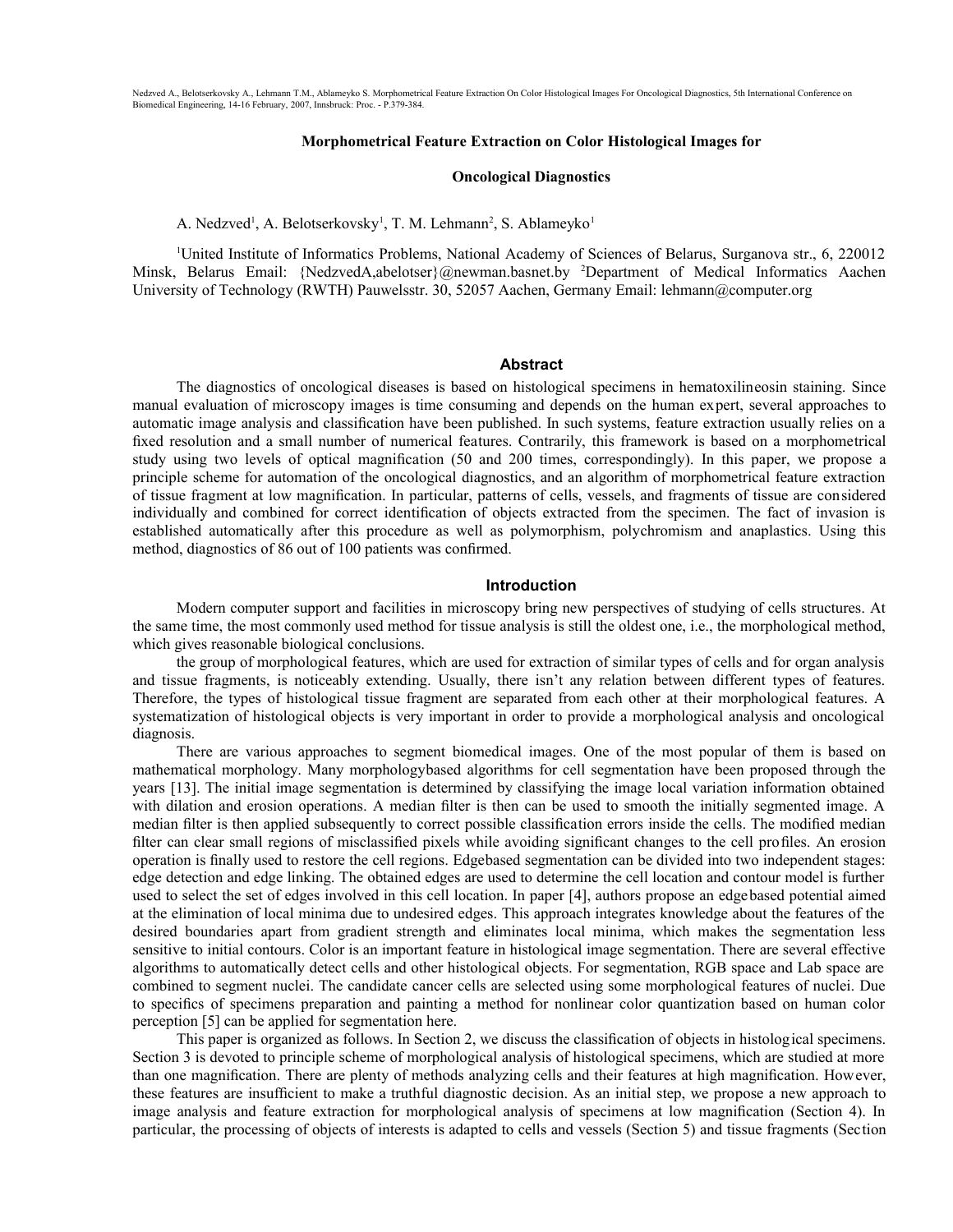6). Classification results of the experiments that are based on 100 patients are given in Section 7, followed by a discussion (Section 8) and conclusion (Section 9).

## **2 Classification of objects of histological specimen images**

Usually, an image is decomposed to analyze the specimen. Therefore, the segmentation process (i.e., extraction of homogeneous regions) is considered as the basic step for formal scene description. It is necessary to define a correct set of features and feature characteristics for a suitable choice of segmentation methods.

The histological objects that are to be extracted are defined according to tasks to be solved. Automated histological specimen analysis is based on topological features of images[6]. It allows to define the whole procedure of study for object extraction. However, automatic analysis of histological specimen depends on the optical magnification of the image[7]. In each magnification there is a certain group of topological features of tissue and its components. This fact has prompted to consider histological objects over magnifications of histological specimens.

Figure 1 presents the general scheme of hierarchical analysis of histological objects. Different tissue fragments, which are composed of group of homogeneous cells and fibers, form an entire image of histological specimen. Commonly, these fragments being objects of interest show a certain texture. Therefore, a region growing approach is used from extraction.



Figure 1: Hierarchical scheme of histological objects.

In accordance with the twostage processing of histological specimens, the first levels of object hierarchy are tissues at low optical magnifications (from 50 to 100 times). The image processing of these objects makes it possible to gain a pattern of tissue.

The second level is composed of cells, fibers and vessels as objects of interest that form fragments of tissue[8]. A correlation of graylevel background and objects characteristics is specific for those images. The background is covered mostly with hollows of very small cells, fibers, and other particles.

Furthermore, the background usually contains different clutter and noise, which may appear at the step of registering an image. Hence, the background is characterized by mostly homogeneous pixel intensity excepting single pulses. However, the pixel intensity of the background depends on the tissue density distribution, the quality of the section, illumination, and electronic noise[9].

Two types of vessels and fibers are distinguished for longitudinal and crosssectional cuts. Crosssectional cut vessels and fibers are ringlike objects which gird the region with other densitometric characteristics. Inside the fiber, pixel intensity is always uniform, but particles of substance such as blood might appear in vessels. Segmentation of these images is the same as of cells when it carried out by geometrical parameters[10]. Images of vessels and fibers in longitudinal cut are the elongated dendritic objects. It is quite complicated to determine such an objects because of their inconstant intensity, which varies with the intersection thickness or based on object overlapping. Therefore, a centerline or skeleton optimally describes longitudinal cut objects.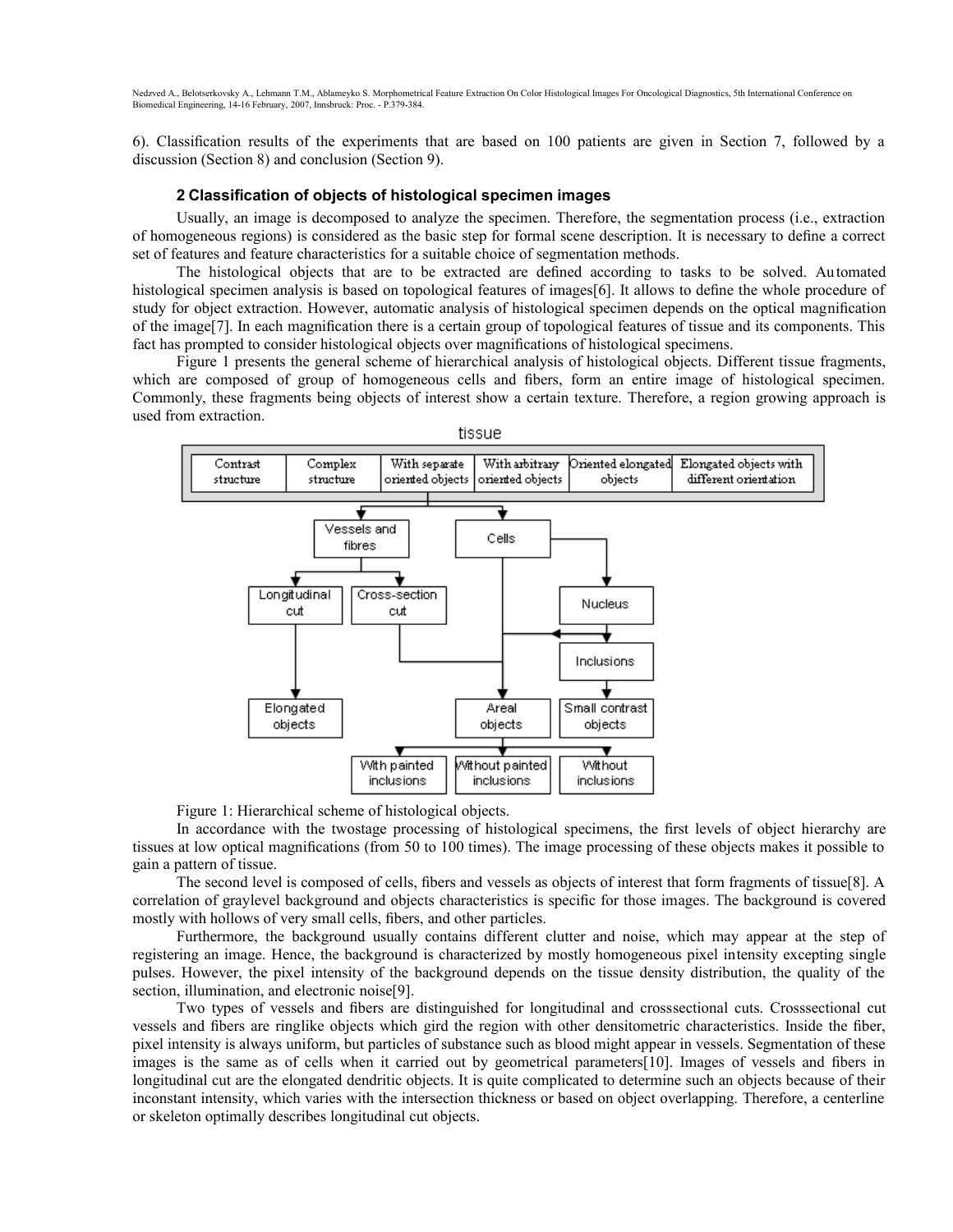Cells are more complex objects than vessels. As for the crosssectional cuts of vessels, width and shape are very important for cells, too. Furthermore, it is essential for tissue identification to take into account the localization of cells, and different geometries characterize the cell. Methods for segmentation depend on graylevel characteristics of images of cells, background and of it correlations[11]. So, cell images are classified as follows:

1. Individual cells of the same type and any other objects differ from background with respect to the pixel's intensity. Therefore, thresholding methods are used for segmentation.

2. Individual cells of the same type and the object's background may vary uniformly. Therefore, mathematical morphology is used here.

3. Individual cells may showpixel's intensity close to background values, or other objects or noise is present in the images. Therefore, a region merging approach is applied for segmentation.

A classification of topological and geometrical characteristics such as shape, size, presence of nucleolus, or inclusion is performed to determine the appropriate the type of cells. Accordingly, the cell's nucleolus as the next type in hierarchy is also divided into these three groups.

## **3 The principle scheme of morphological analysis of histological specimens**

The proposed scheme of histological objects and structures plays a key part in automated analysis of tissue and its components when coping with interindividual variations of histological objects. In general, the geometric characteristics, which are important for preliminary diagnostics, are changing. Therefore, an overall tissue characteristics is studied at a low magnification. In particular, this are the tissue structure and shape, the presence of polyferation, tissue uniformity, etc. Characteristics of cells and its surrounding are determined at high magnification (500 2000 times). At low magnification, tissue fragments are visible (Fig. 2). The cells presented here form small contrasted objects. Clusters of cells form tissue regions, which are functionally different from each other. Hence, the features of cell groups mainly characterize the tissue structure. It is necessary to carry out the analysis of geometric, topological and texture characteristics of cells to appreciate tissue fragments at oncological abnormalities, such as polymorphism, polychromism, and anaplastics.



Figure 2: A tissue fragment at low optical magnification.

Summarizing all aforesaid, we describe a morphological analysis, which is discovered in general as follows:

1. On a low optical magnification (50100 times), a presence of tumor is determined based on these characteristics and features of tissue and cell clusters:

• Uniformity of tissue layer:

- Smoothness of layer edge;
- Formfactor of layer edge;
- Cells organization of layer in tissue:
- Distribution of cells by its area in layer;
- Orientation of cells in layer;
- Intercellular distance.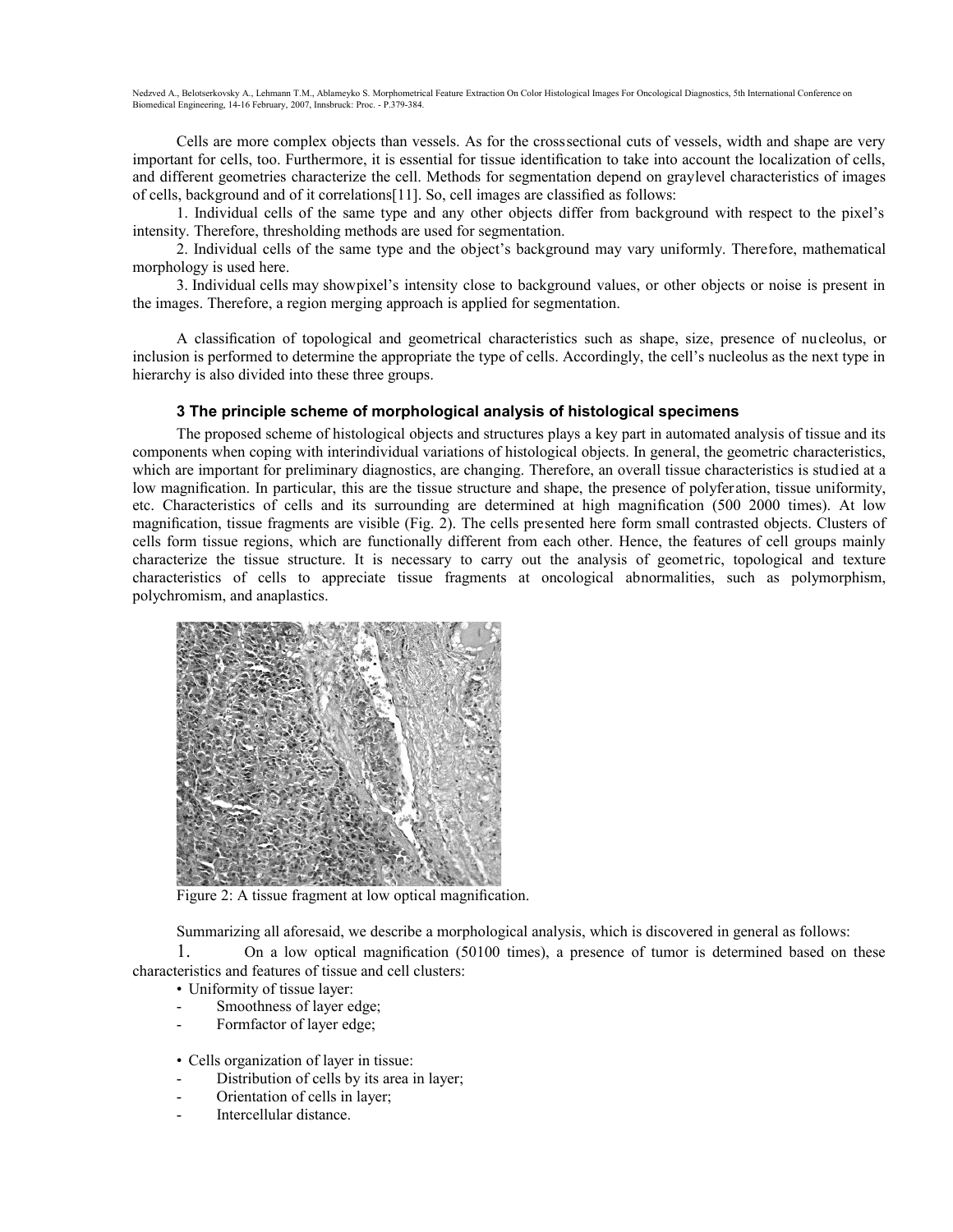2. On a high optical magnification (5002000 times), a diagnosis is verified based on the cell characteristics:

- Morphometry of the cell:
- Size;
- Shape;
- Nucleocytoplasmic ratio.
- Morphometry of the nucleus:
- Size;
- Shape;
- Inner topological structure:
- (a) sulci;
- (b) inclusions;
- (c) mitoses (pathology in nucleolus organization).

# **4 Automated processing of histological images at low magnification**

Based on the classification of histological images and the principle scheme of morphological analysis, a novel algorithm for the analysis of tissue images is proposed. This algorithm consists of the following steps, where each step is classified by objects of interest in histological images (Fig. 3):

1. Color conversion ( $RGB \rightarrow$  CIELAB);

2.Stepwise decomposition of image;

3. Thresholding of binary patterns of cells and functional fragments of tissue;

4.Edge detection of vesselowned regions, identification of vessels;

5.Invasion determination by image comparing.



Fig. 3 Algorithm of histological image processing at low optical magnification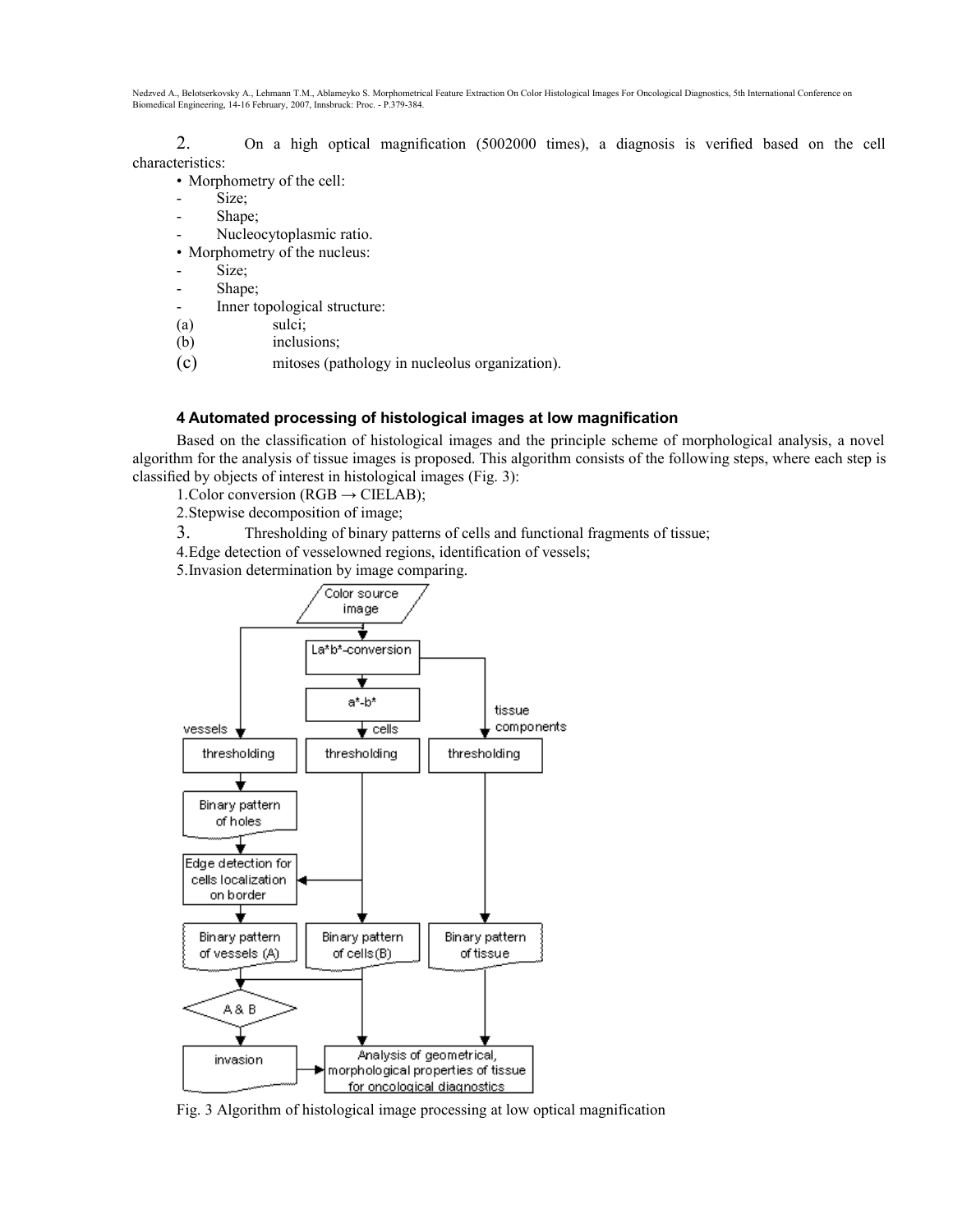# **5 Morphological feature analysis of cells and vessels at low magnification**

The first stage of histological image segmentation at low magnification extracts cells. This region extraction using intensity and color is based on a coloration of specimens. There are several types of staining and red, violet, blue, green, orange and brown are prevalent historically in histology. Straightforwardly, region extraction is done by decomposing the image on color components. Since these colors are the nearest to orthogonal components in opponent color models, the most effective way for the cell extraction is to provide a decomposition in La∗b∗ color system (Fig. 4).



Figure 4: Cell nuclei at low optical magnification.

The bulk of a vessel is an unfilled space (Fig. 5), which may actually represent ruptures or artifact. Hence, thresholding itself is insufficient for vessel extraction. Additional edge analysis of these unfilled spaces is performed by mathematical difference of erosion and dilatation. According to the scheme presented in Figure 3, it is significant to localize cells which are present on the tissue surrounding the vessels (Fig. 6). If such cells are present, a vessel is identified by the unfilled area. Else, this area is regarded as an artifact, and it is impossible to determine an oncological disease.



Fig. 5 Unfilled space of vessel (capsule)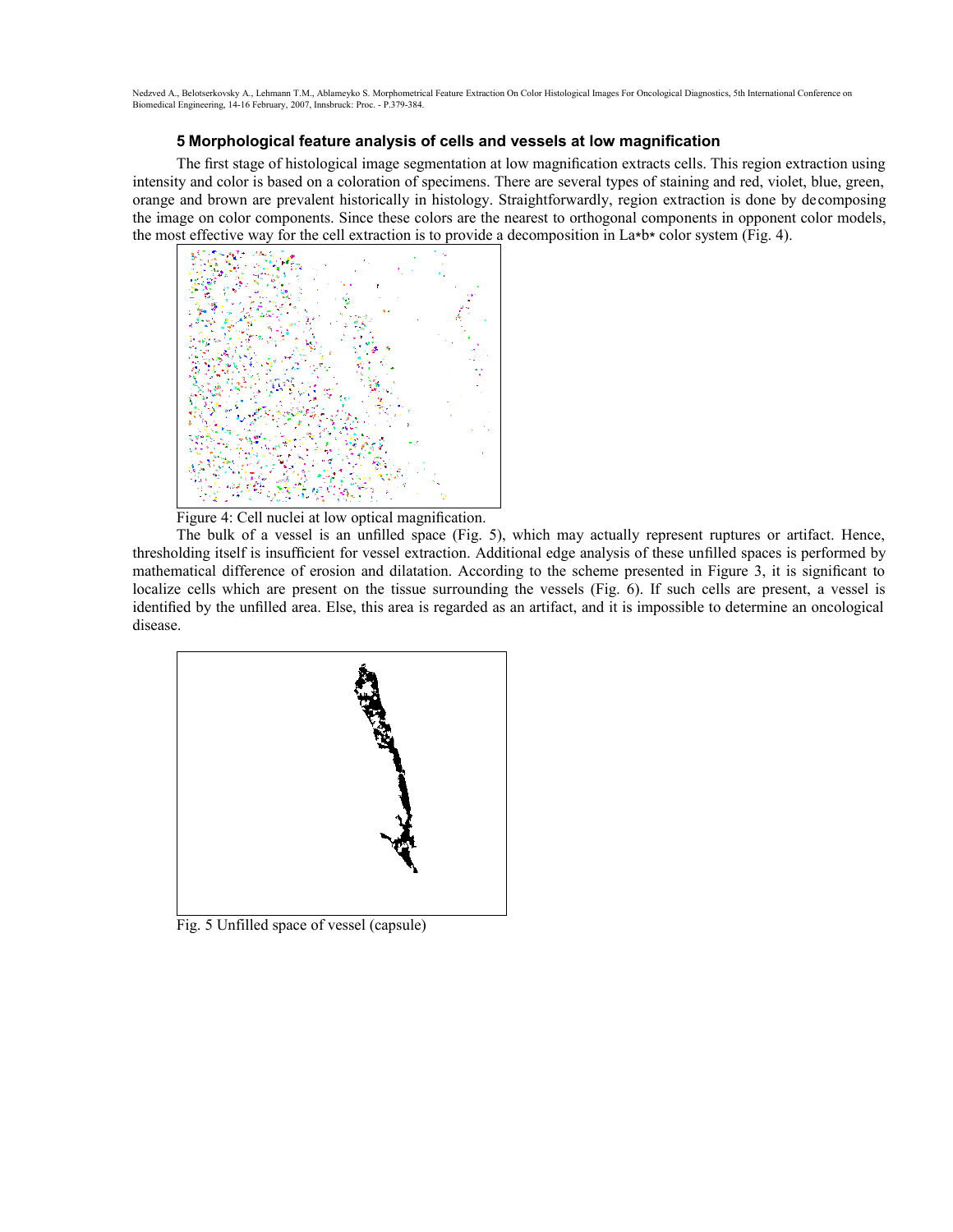

Figure 6: Boundary cells of vessel's capsule.

The next step is to compare two patterns of vessels and cells to localize a cells relatively vessels with logical "and"operator. Pathology (invasion) is the case when cells are inside of the vessel. Another feature of oncological disease is a tumor incapsulation into space (expansion). For classification of this pathology, a cluster of cells is matched to the unfilled area of a vessel (Fig. 7).



Fig. 7 Cell cluster's area

# **6. Morphological feature analysis of functional tissue fragments at low magnification**

Usually, the extraction of functional areas of tissue is based on common tissue characteristics such as staining, size, density, and texture. A tissue fragment that is labelled as background is represented by one of the color components in La∗b∗ color system (CIELAB color space). For hematoxilineosin staining, tissue is colored in red. Thresholding the b∗component (Fig. 8) allows to gain a binary tissue pattern (Fig. 9).

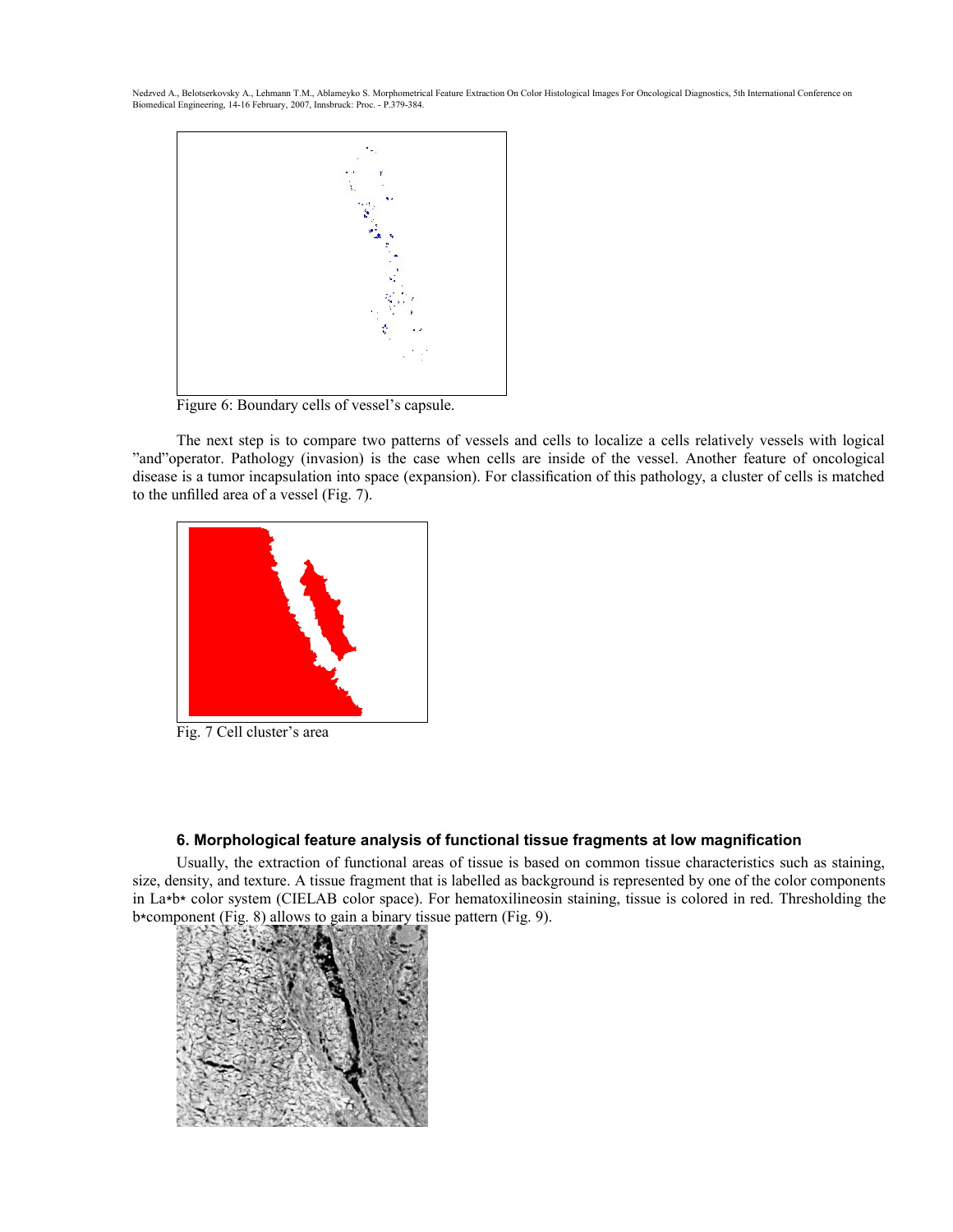

Figure 9: Binary image of tissue.

The distance between extracted objects is the most important texture parameter [12], and several ways of its calculation can be applied to functional tissue fragments at low magnification (Fig. 10).

The following texture characteristics are based on the distance and used to specify the cell inter actions in tissue, which is very important for tumor diagnostics.

- Intersection number of horizontal and vertical grid imposed on image with object boundaries;
- Stereologic parameter equal to overall length of horizontal and vertical lines of the grid;
- Stereologic parameter equal, to overall length of horizontal chords imposed on grid, which are inside of objects;
- Total anisotropy of binary image relatively to coordinate axes.



Figure 10: Detected cells regions.

# **7 Results**

To describe a texture of cells, common statistical characteristics of object sample are used which allow to provide classification of tissue fragment and to define preliminary factors of disease. These are like statistical parameters of sizes and shape of nuclei as well as its orientation. Statistical deviations from normal distribution testify to atypical localization of cells in the tissue, which is abnormal. Testing was performed on binary patterns of nuclei of tumor's tissue areas. A binary image and interactively extracted regions of tissue was matched. The proposed approach is compared with morphological segmentation [1], edge detection, snakes [4] and clasterization in color space [5]. A closeness to initial image was defined with respect to Hausdorff metrics and rootmeansquare error (table 1).

Table 1: Tests of algorithms quality and speed.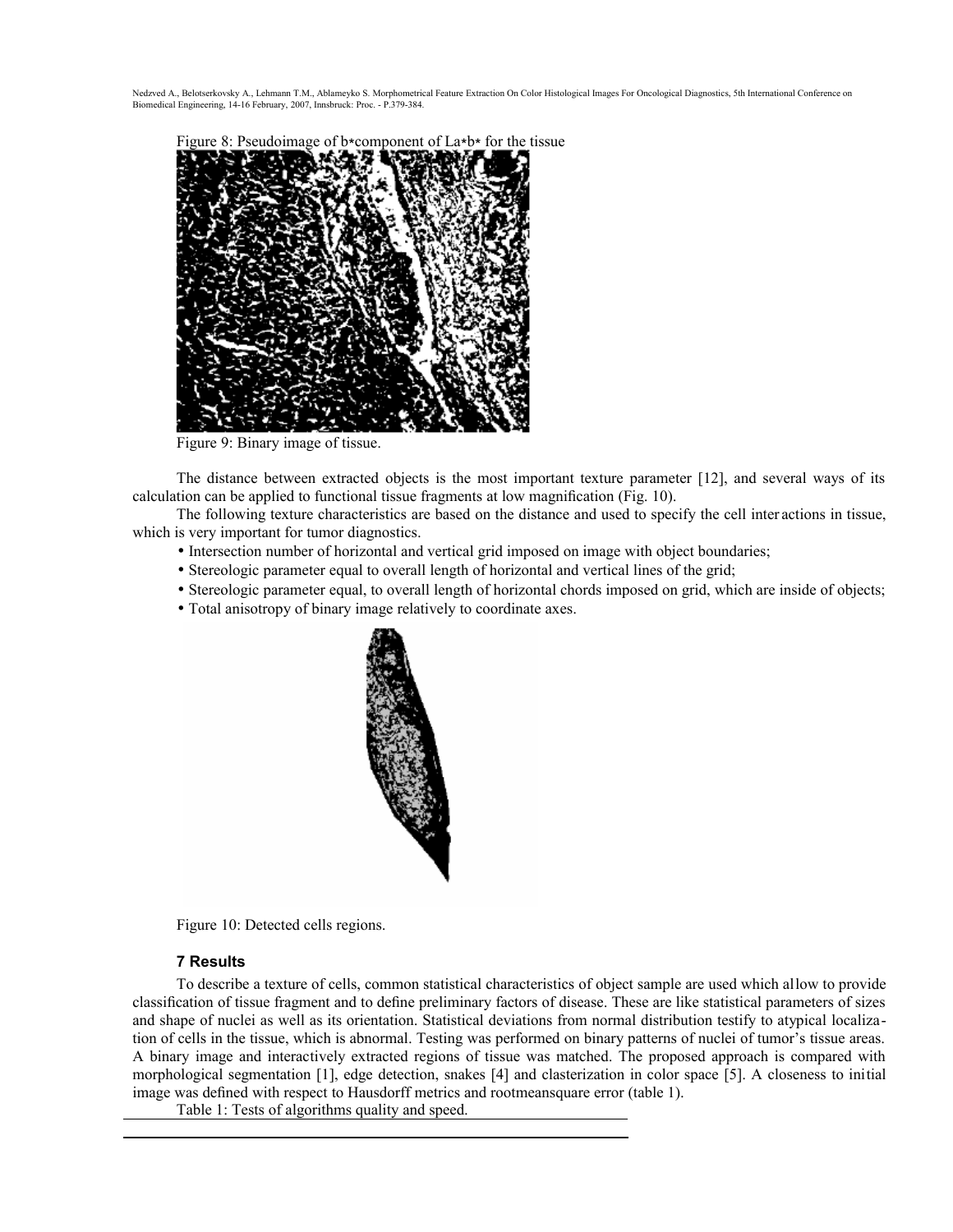| algorithm      | Hausdorf    | <b>RMS</b> | processor's |
|----------------|-------------|------------|-------------|
|                | $\mathbf f$ | error      | ticks       |
|                |             |            |             |
| Morphological  | 0,22        | 0,21       | 398         |
| segmentation   |             |            |             |
| Edge           |             |            |             |
| detection      | 0,38        | 0,19       | 162         |
| Active         |             |            |             |
| contours       | 0,31        | 0,18       | 1056        |
| Color          |             |            |             |
| clasterization | 0,20        | 0,17       | 1022        |
| Proposed       |             |            |             |
| approach       | 0,21        | 0,18       | 454         |

For the medical eligibility the proposed approach was checked on images of histological specimens

of different kinds of tumor. The rate of recognition was determined as the ratio of automatically extracted cells to number of cells which were extracted interactively. A difference in results has appeared for different specimens of one diagnosis. That's why ranges of recognition rates are presented in the table bellow (table 2).

| algorithm                     | carcinom | struma | adenoma |
|-------------------------------|----------|--------|---------|
| a                             |          |        |         |
| Morphological<br>segmentation | 0,60,7   | 0,70,9 | 0,70,8  |
| Edge                          |          |        |         |
| detection                     | 0,40,7   | 0,60,8 | 0,50,7  |
| Color                         |          |        |         |
| clasterization                | 0,50,7   | 0,61,0 | 0,60,8  |
| Proposed                      |          |        |         |
| approach                      | 0,60,7   | 0,81,0 | 0,70,8  |

Table 2: Tests of algorithms quality and speed.

The success of recognition strongly depends on quality of histological specimen preparation. It explains a wide dispersion of recognition rate however a comparative analysis of results allows to affirm preferences in time and quality of proposed algorithm.

On the basis of defined features and characteristics scheme for automated morphological analysis is worked through. In total, 100 verified patients were tested so far, and 86 times the result was confirmed. Misclassification occurred due to poor specimen preparations and optical leakages of the microscopes.

### **8 Discussion**

Regarding a qualitative analysis of specimens, a singlescale definition is sufficient for most features. As shown, the second level of analysis of histological specimen is for accurate definition of diagnosis and an expert decision is reached after that. Segmentation is a key procedure to extract all objects preserving it topology and geometry, but no matter how truthful the result of image segmentation there are a plenty of features outside of consideration if we study one magnification only. Moreover, it is very important to consider patterns of cells, vessels and fragments of tissue together for correct identification of object extracted from image.

## **9 Conclusions**

In this paper, we classified a histological objects by it topological properties, which has allowed to define a set of tumor characteristics in terms of computational geometry. We proposed the algorithm to extract cells and vessels for oncological diagnostics. A malignancy of detected pathology is diagnosed performing an analysis of the specimens at high magnification. Therefore, further investigations will be guided to adapt and to elaborate a methods for image processing of such an images.